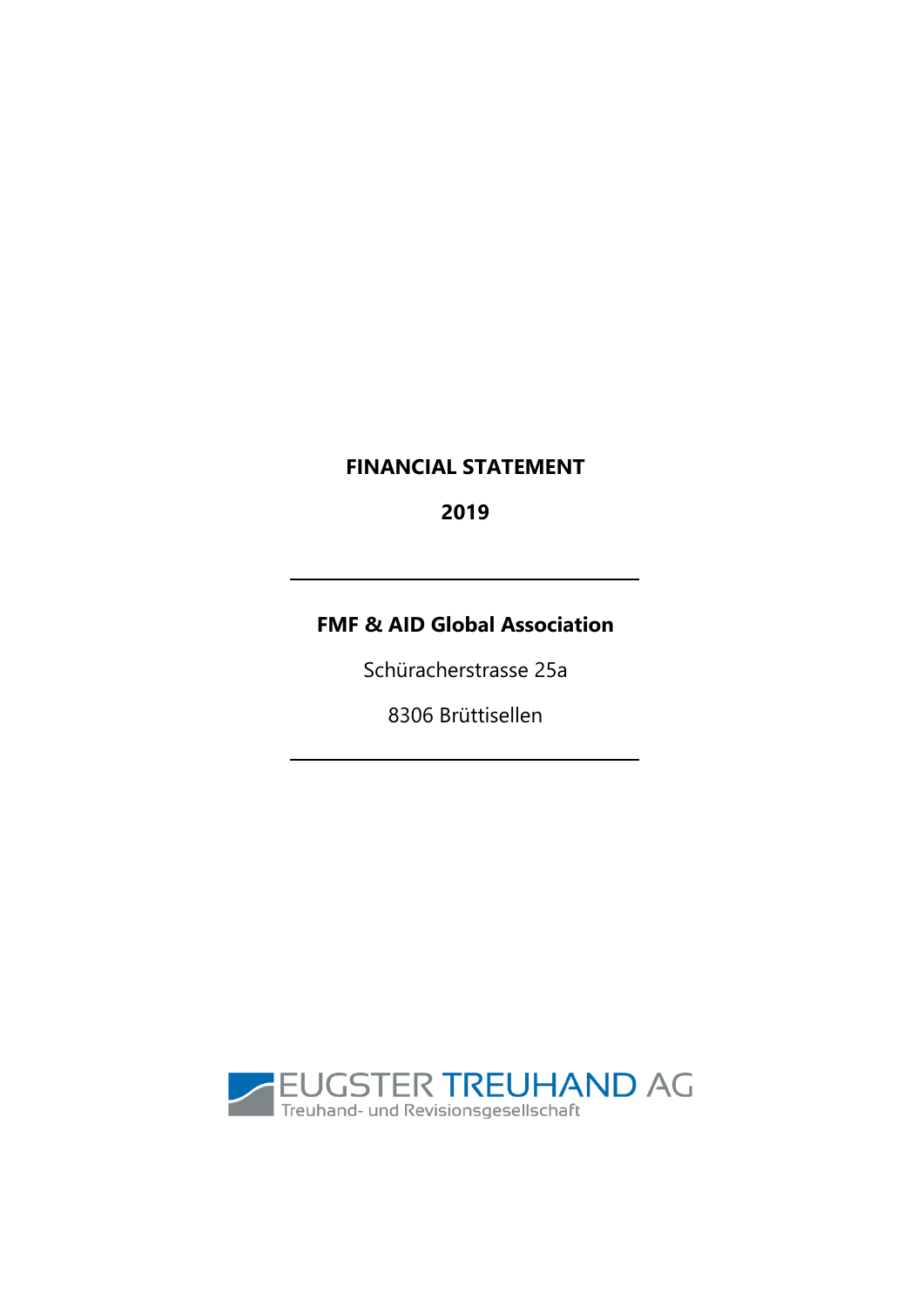## **Balance sheet as of December, 31**

| (in Swiss francs)                                                                                                                                                           |                       |        |                       |        |
|-----------------------------------------------------------------------------------------------------------------------------------------------------------------------------|-----------------------|--------|-----------------------|--------|
|                                                                                                                                                                             | 2019                  | %      | 2018                  | %      |
| <b>Assets</b>                                                                                                                                                               |                       |        |                       |        |
| <b>Current assets</b>                                                                                                                                                       |                       |        |                       |        |
| Cash and cash equivalents                                                                                                                                                   | 28'228.17             |        | 30'549.58             |        |
| Accrued income and prepaid expenses                                                                                                                                         | 401.55                |        | 340.20                |        |
| Office machines                                                                                                                                                             | 900.00                |        | 0.00                  |        |
| <b>Total Current assets</b>                                                                                                                                                 | 29'529.72             | 100%   | 30'889.78             | 100%   |
| <b>Liabilities and association assets</b><br><b>Current liabilities</b><br>Received prepaid donations<br>Other current liabilities<br>To members of the board of management | 24'600.00<br>7'424.21 |        | 22'071.60<br>6'952.96 |        |
| Deferred income and accrued expenses                                                                                                                                        | 4'593.95              |        | 1'500.00              |        |
| <b>Total Current liabilities</b>                                                                                                                                            | 36'618.16             | 124%   | 30'524.56             | 99%    |
| <b>Association capital</b>                                                                                                                                                  |                       |        |                       |        |
| Association capital 01.01.                                                                                                                                                  | 365.22                |        | $-4'859.25$           |        |
| Annual result                                                                                                                                                               | $-7'453.66$           | 105%   | 5'224.47              | -1330% |
| <b>Total Association capital 31.12.</b>                                                                                                                                     | $-7'088.44$           | $-24%$ | 365.22                | 1%     |
| <b>Total Liabilities</b>                                                                                                                                                    | 29'529.72             | 100%   | 30'889.78             | 100%   |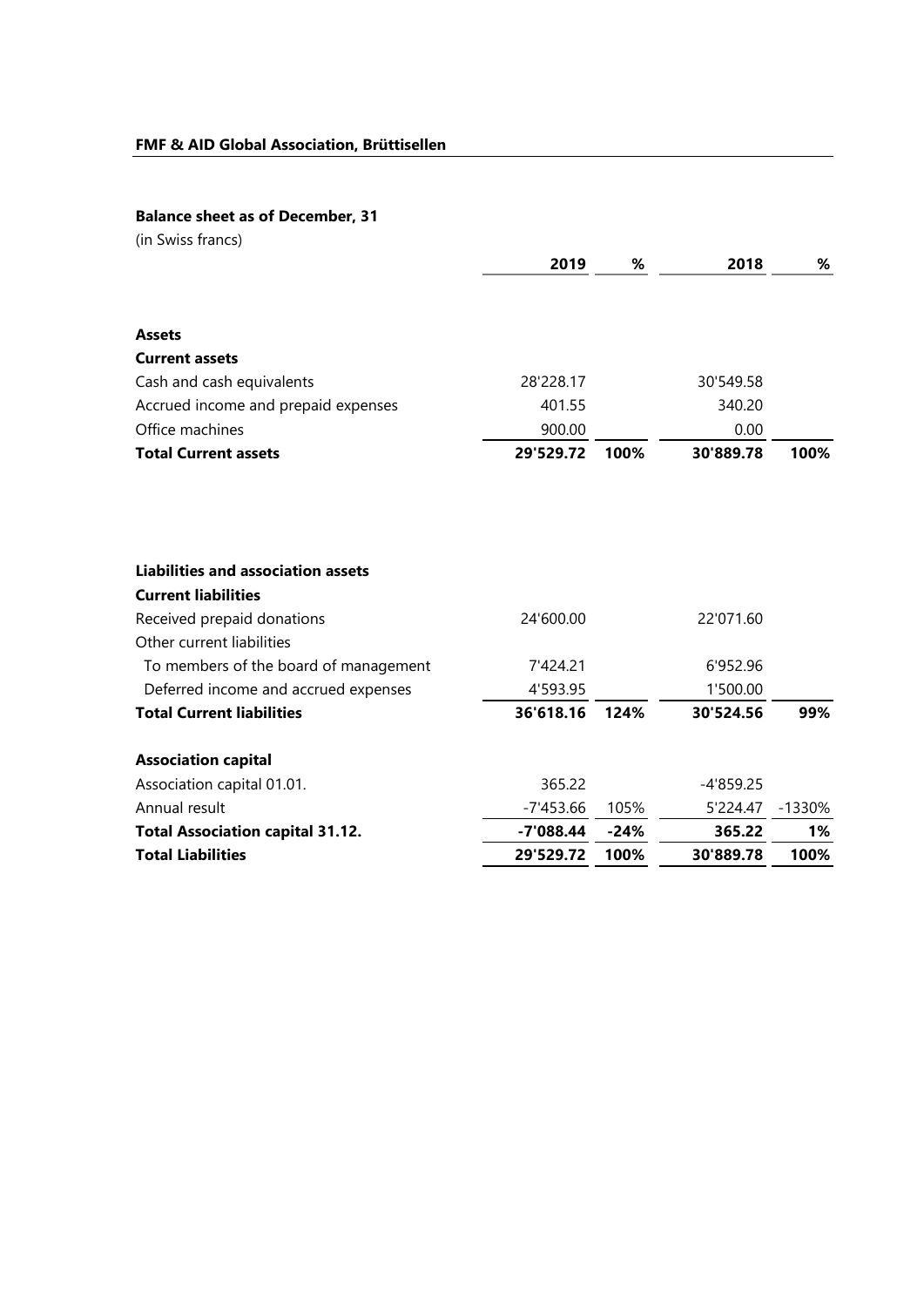# **Income statement for the year**

## **ended December, 31**

(in Swiss francs)

|                                       | 2019         | %       | 2018        | %      |
|---------------------------------------|--------------|---------|-------------|--------|
| <b>Association income</b>             |              |         |             |        |
| Donations                             | 5'326.94     |         | 164.30      |        |
| Active member contributions           | 258.70       |         | 51.09       |        |
| Fees Novartis (consulting)            | 1'067.84     |         | 922.30      |        |
| Fees Project ImmunAid                 | 7'471.60     |         | 14'036.00   |        |
| <b>Total Association income</b>       | 14'125.08    | 100%    | 15'173.69   | 100%   |
| <b>Direct Expenses</b>                |              |         |             |        |
| Patient expenses                      | $-374.01$    |         | 0.00        |        |
| <b>Total Direct Expenses</b>          | $-374.01$    | $-3%$   | 0.00        | 0%     |
| <b>Other operating expenses</b>       |              |         |             |        |
| Personnel expenses                    | $-13'131.30$ |         | 0.00        |        |
| Charges and fees                      | 0.00         |         | $-743.00$   |        |
| Professional literature               | 0.00         |         | $-63.45$    |        |
| Contributions                         | $-78.10$     |         | $-79.46$    |        |
| Accounting and consulting             | $-3'389.85$  |         | $-5'591.80$ |        |
| IT expenses                           | $-467.96$    |         | $-506.71$   |        |
| Advertising expenses                  | $-1'120.93$  |         | $-16.70$    |        |
| Trade fairs, exhibitions              | 0.00         |         | $-781.75$   |        |
| Expenses, customer service            | $-2'345.36$  |         | $-2'067.95$ |        |
| <b>Total Other operating expenses</b> | $-20'533.50$ | $-145%$ | $-9'850.82$ | $-65%$ |
| Depreciations on IT assets            | $-503.60$    |         | 0.00        |        |
| <b>Total Depreciations</b>            | $-503.60$    | $-4%$   | 0.00        | 0%     |
| Financial expenses                    | $-167.63$    |         | $-98.40$    |        |
| <b>Total Financial result</b>         | $-167.63$    | $-1%$   | $-98.40$    | $-1%$  |
| <b>Annual profit/loss</b>             | $-7'453.66$  | $-53%$  | 5'224.47    | 34%    |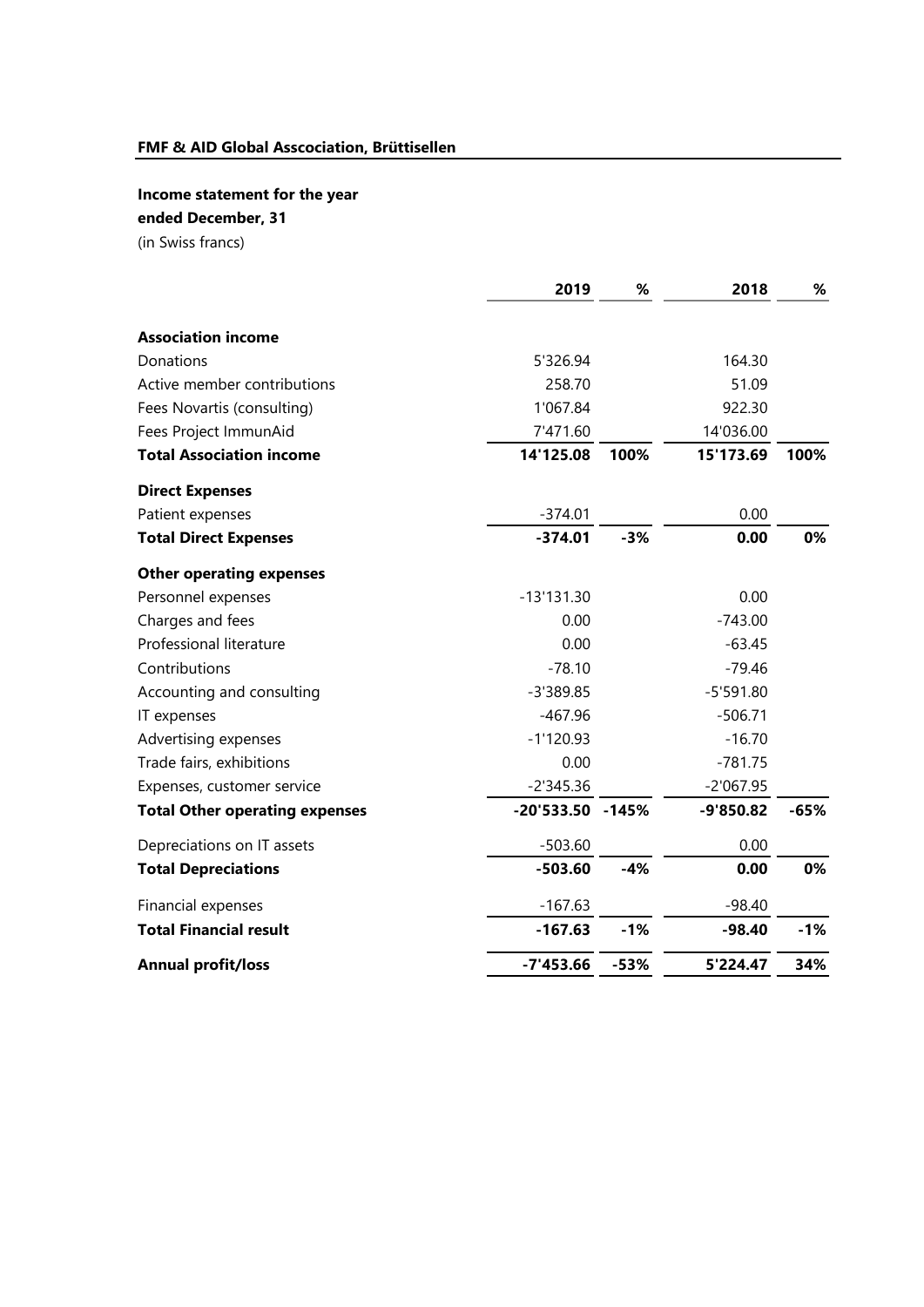### **Notes to the financial statements December 31, 2019**

(in Swiss francs)

#### **1 Accounting policies used in the preparation of the financial statements**

These financial statements 2019 were prepared under the provisions of the Swiss accounting law in particular the articles of the Swiss Code of Obligations about commercial bookkeping and accounting (Art. 957 to 962).

The main accounting and valuation principles used, which are not already specified by the Code of Obligations, are descirbed as follows.

## **1.1 Cash**

Cash are stated at nominal value.

### **1.2 Liabilities**

All liabilities are recordet at nominal value.

#### **2 Other information required by law**

|     |                                                      | 2019 | 2018 |
|-----|------------------------------------------------------|------|------|
| 2.1 | <b>Number of employees</b>                           |      |      |
|     | Headcount in full-time equivalents on annual average |      |      |
|     | up to 10 full-time employees                         | X    | X    |
|     | not over 50 full-time employees                      |      |      |
|     | not over 250 full-time employees                     |      |      |
|     | over 250 full-time employees                         |      |      |

## **2.2 Significant events after the balance sheet date**

Beetween the balance sheet date and the approval of the annual financial statements by the board of the mangament, no significant results have occurred which would impair the informative value ot the annual financial statements 2019 or need to be disclosed here.